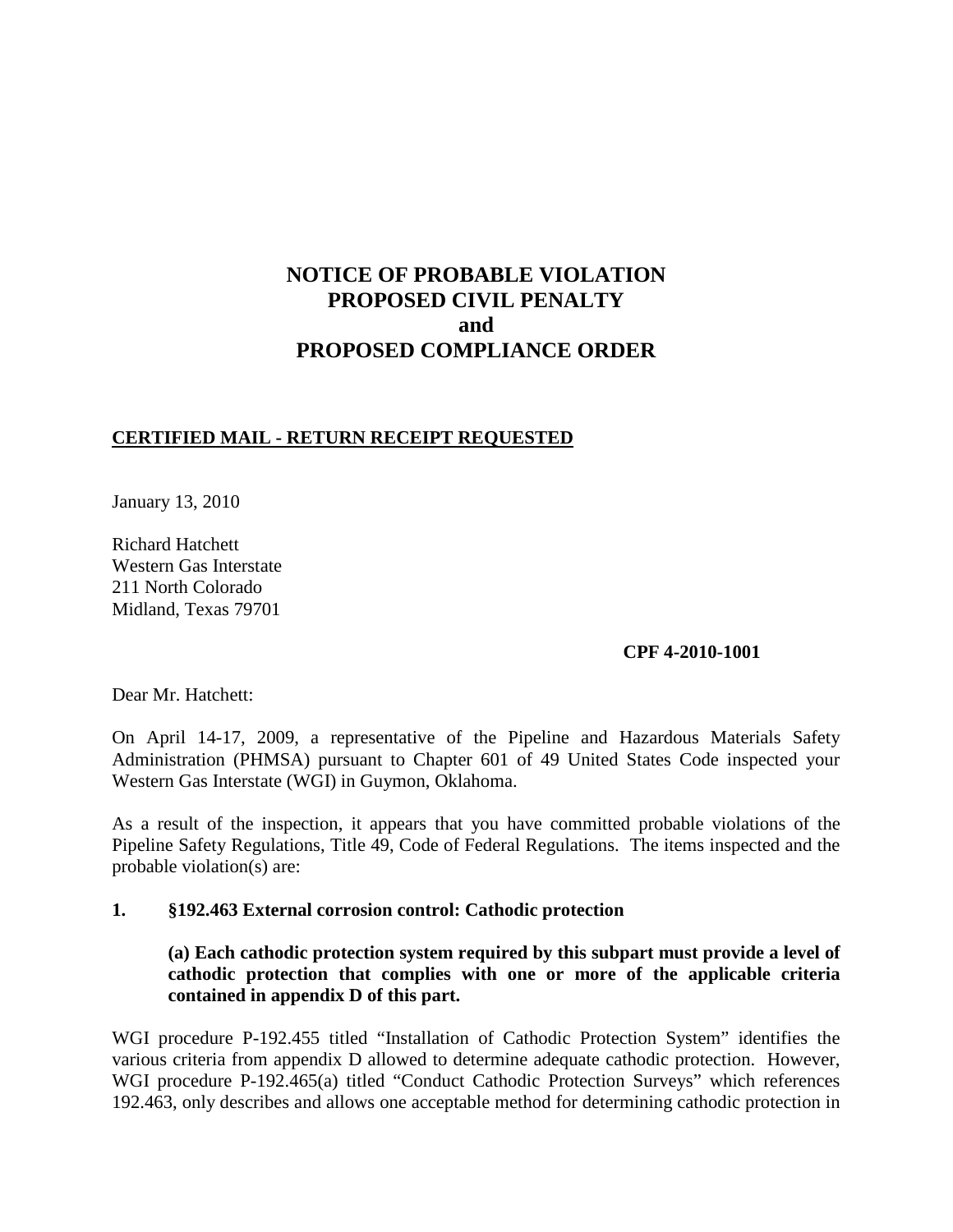the section titled "Measure Pipeline-to-Soil Potentials, DC" and that method is the negative voltage of at least 850 millivolts. WGI could not demonstrate compliance with this code requirement as demonstrated in the following table. Further, WGI could not demonstrate compliance with any of the other acceptable criteria found in appendix D.

| <b>Test Station</b><br>Location   | 2009                  | 2008                                                                 | 2007       |
|-----------------------------------|-----------------------|----------------------------------------------------------------------|------------|
|                                   |                       | Note: All readings negative unless otherwise stated                  |            |
|                                   |                       | Three $(3)$ locations with readings 2+ years out of compliance       |            |
| Buckles #2 Reg Sta                | $0.546$ mv            | $0.519$ mv                                                           | $0.756$ mv |
| .25 S Buckles Ranch               | $0.609$ my            | $0.627$ my                                                           | $0.787$ my |
| Entrance                          |                       |                                                                      |            |
| $1M N$ of rectifier #1 $@$        | $0.775$ mv            | $0.644$ my                                                           | $0.708$ mv |
| W House                           |                       |                                                                      |            |
|                                   |                       | Nineteen $(19)$ locations with readings $1+$ years out of compliance |            |
| 1 mi. E. of bacon Tie-In          | $0.799$ mv            | $0.683$ mv                                                           |            |
| 1 mi. E. of Rect. #9              | $0.818$ mv            | $0.714$ mv                                                           |            |
| 1 mi. from Last Test              | $0.533$ mv            | $0.746$ mv                                                           |            |
| <b>Station</b>                    |                       |                                                                      |            |
| Same location as last             | $0.461$ my            | $0.670$ my                                                           |            |
| test station                      |                       |                                                                      |            |
| <b>Clifford Evans Corner</b>      | $0.763$ mv            | $0.592$ mv                                                           |            |
| $\overline{1}$ mi. from last test | $0.708$ mv            | $0.622$ mv                                                           |            |
| station                           |                       |                                                                      |            |
| 1 mi. from last test              | $0.832$ mv            | $0.735$ mv                                                           |            |
| station                           |                       |                                                                      |            |
| 1 mi. from Rect. 17               | $0.765$ mv            | $0.752$ mv                                                           |            |
| .5M S Rectifier #6                | $0.698$ mv            | $\overline{0.721}$ mv                                                |            |
| Schertler Reg Sta.                | $0.655$ mv            | $0.700$ mv                                                           |            |
| S Smith Sta.                      | $0.664$ mv            | $0.692$ mv                                                           |            |
| 1.3 M North of $T/S \# 51$        | $0.743$ mv            | $0.729$ mv                                                           |            |
| 1 Mile North                      | $0.750$ mv            | $0.738$ mv                                                           |            |
| 1/2 Mile North                    | $0.776$ mv            | $0.752$ mv                                                           |            |
| <b>Steffins</b>                   | $\overline{0.717}$ mv | $0.686$ mv                                                           |            |
| 1 Mile North                      | $0.694$ mv            | $0.641$ mv                                                           |            |
| 1 Mile North                      | $0.369$ mv            | $0.641$ mv                                                           |            |
| Union Lat W Side 287              | $0.845$ mv            | $0.593$ mv                                                           |            |
| Sandyview Reg. Sta                | $0.717$ mv            | $0.674$ mv                                                           |            |

# **Western Gas Interstate Table 1**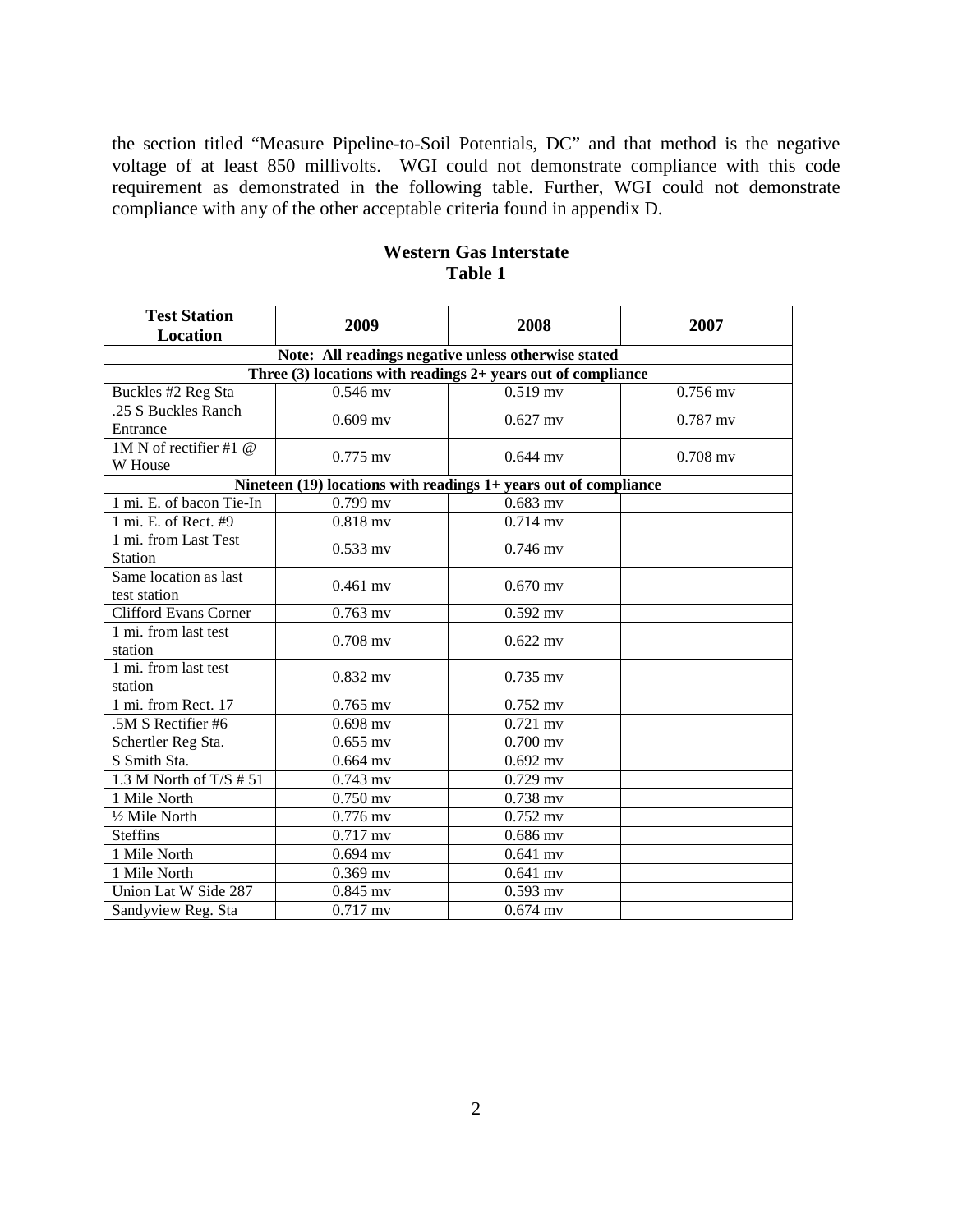#### **2. §192.465 External corrosion control: Monitoring**

## **(d) Each operator shall take prompt remedial action to correct any deficiencies indicated by the monitoring.**

WGI requires in its "Gas Operations and Maintenance Manual" in section 3.3 Compliance Requirements, that prompt remedial actions per 192.465(d) are implemented per WGI's 3.37 Table 7: Necessary Compliance Records. However, WGI has no procedures or forms for implementing 192.465(d). The operator should have made all necessary evaluations and decisions based on their cathodic protection readings and completed the necessary actions prior to the next annual cathodic protection survey. As indicated in item 1. above, pipelines showing inadequate test readings for one or more consecutive years indicate inadequate levels of cathodic protection. WGI had not corrected three locations in more than two years and nineteen locations in more than one year, which does not represent a reasonable time for Prompt Remedial Actions.

#### Proposed Civil Penalty

Under 49 United States Code, § 60122, you are subject to a civil penalty not to exceed \$100,000 for each violation for each day the violation persists up to a maximum of \$1,000,000 for any related series of violations. The Compliance Officer has reviewed the circumstances and supporting documentation involved in the above probable violation(s) and has recommended that you be preliminarily assessed a civil penalty of \$120,000 as follows:

| Item number | <b>PENALTY</b> |  |
|-------------|----------------|--|
|             | \$60,000       |  |
|             | \$60,000       |  |

### Proposed Compliance Order

With respect to items 1 & 2, pursuant to 49 United States Code  $\S$  60118, the Pipeline and Hazardous Materials Safety Administration proposes to issue a Compliance Order to Western Gas Interstate. Please refer to the *Proposed Compliance Order*, which is enclosed and made a part of this Notice.

#### Response to this Notice

Enclosed as part of this Notice is a document entitled *Response Options for Pipeline Operators in Compliance Proceedings*. Please refer to this document and note the response options. Be advised that all material you submit in response to this enforcement action is subject to being made publicly available. If you believe that any portion of your responsive material qualifies for confidential treatment under 5 U.S.C. 552(b), along with the complete original document you must provide a second copy of the document with the portions you believe qualify for confidential treatment redacted and an explanation of why you believe the redacted information qualifies for confidential treatment under 5 U.S.C. 552(b). If you do not respond within 30 days of receipt of this Notice, this constitutes a waiver of your right to contest the allegations in this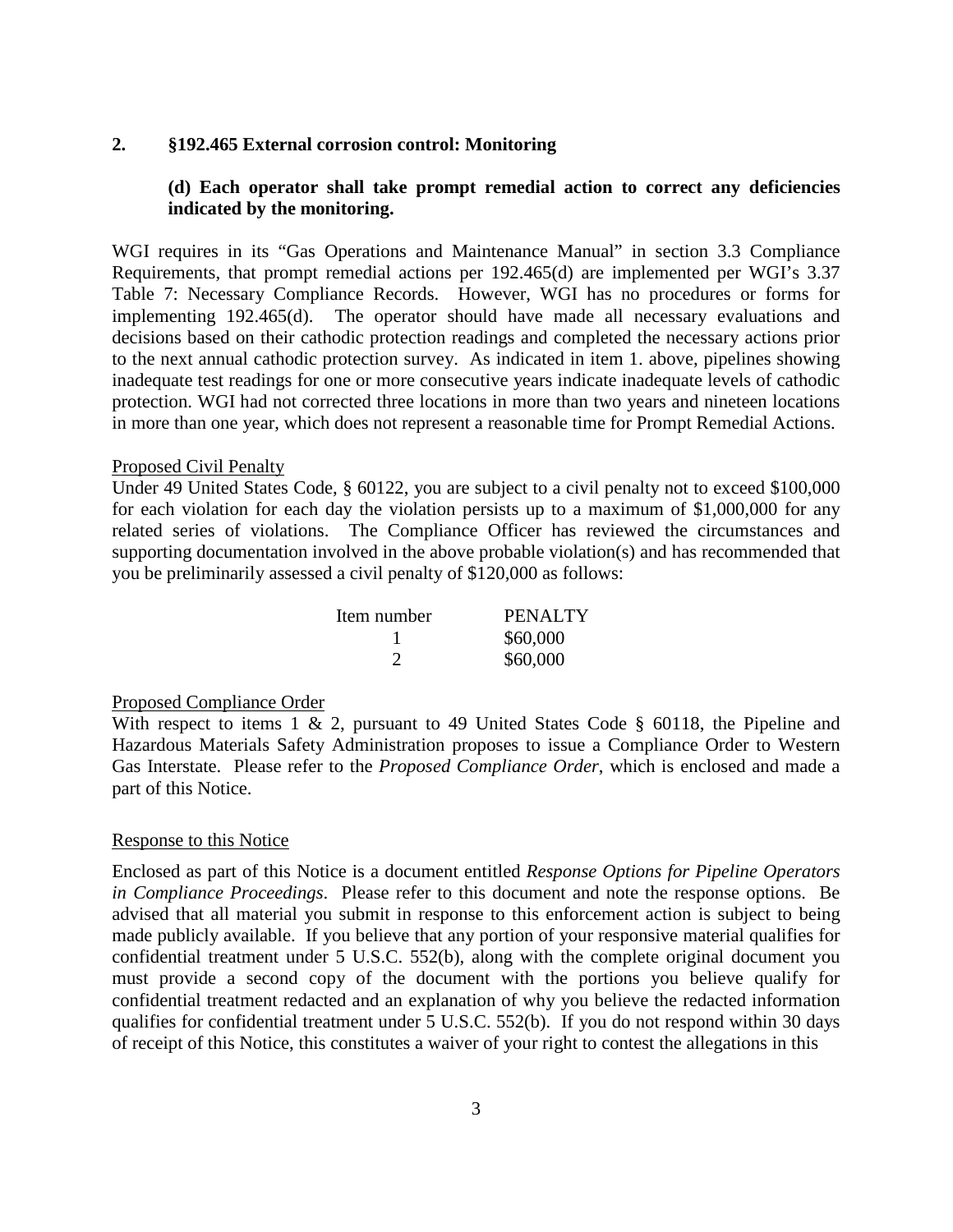Notice and authorizes the Associate Administrator for Pipeline Safety to find facts as alleged in this Notice without further notice to you and to issue a Final Order.

In your correspondence on this matter, please refer to **CPF 4-2010-1001** and for each document you submit, please provide a copy in electronic format whenever possible.

Sincerely,

R. M. Seeley Director, Southwest Region Pipeline and Hazardous Materials Safety Administration

Enclosures: *Proposed Compliance Order Response Options for Pipeline Operators in Compliance Proceedings*